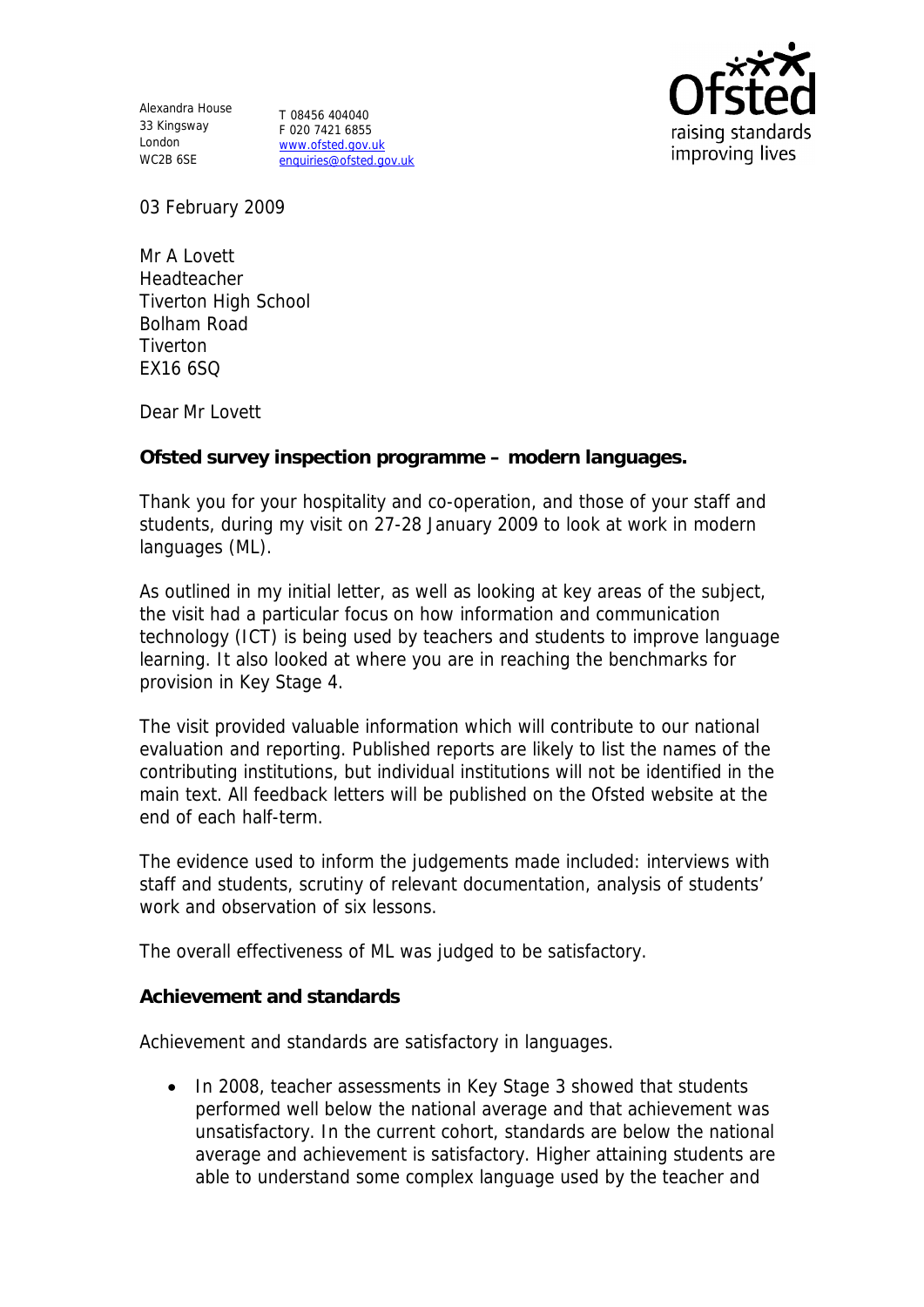are encouraged to write accurately. Students with learning difficulties are well supported to develop their reading and listening but opportunities for them to speak the language, especially in pairs, are less frequent.

- By the end of Key Stage 4 students attained grades well below the national average in French in 2008 and did worse than in other subjects they took in school. In German standards were in line with the national average. Students' performance was weakest in speaking. In the current cohort this issue is being addressed and all the current group of Year 11 students of French are on course to achieve an A\*-C grade. In German the predicted grades show that just over half the group should attain A\*-C grades.
- Students are aware of some of the similarities and differences between different cultures, for example they know about some of the differences between school life in France compared to England. Some students go on trips and exchanges which help them to learn about different cultures.
- Most students understand why languages are important for both work and further study as they are given plenty of careers advice.
- Students in Key Stage 4 have positive attitudes to learning languages but find the course requires them to do a lot of learning by heart. In Key Stage 3 students generally work well together and behaviour is mostly good but say they do not find the work as stimulating as other subjects they learn.

**Quality of teaching and learning in ML**

The quality of teaching and learning is satisfactory.

- Teachers use a wide range of techniques to engage students' attention and consequently students listen attentively in the majority of lessons and follow instructions well.
- Pace is good, especially in Key Stage 4, and students are expected to complete a lot of work in each lesson.
- Activities are varied. Nevertheless the resources are not always as interesting as they might be with few examples of authentic websites, magazines, books or DVDs. Reading is mostly confined to text book materials.
- Speaking is often done at whole class level so students do not have enough opportunity to practise in pairs or on their own. In two lessons about half of the students managed to avoid doing any oral work at all as the teacher only asked those who put their hands up. In Key Stage 3, students were often asked simply to remember and repeat single nouns and rarely given the chance to create a question or answer in full sentences.
- Teachers use the foreign language well in the classroom so students hear a lot of the foreign language being spoken. Higher attaining students especially are beginning to use everyday language, for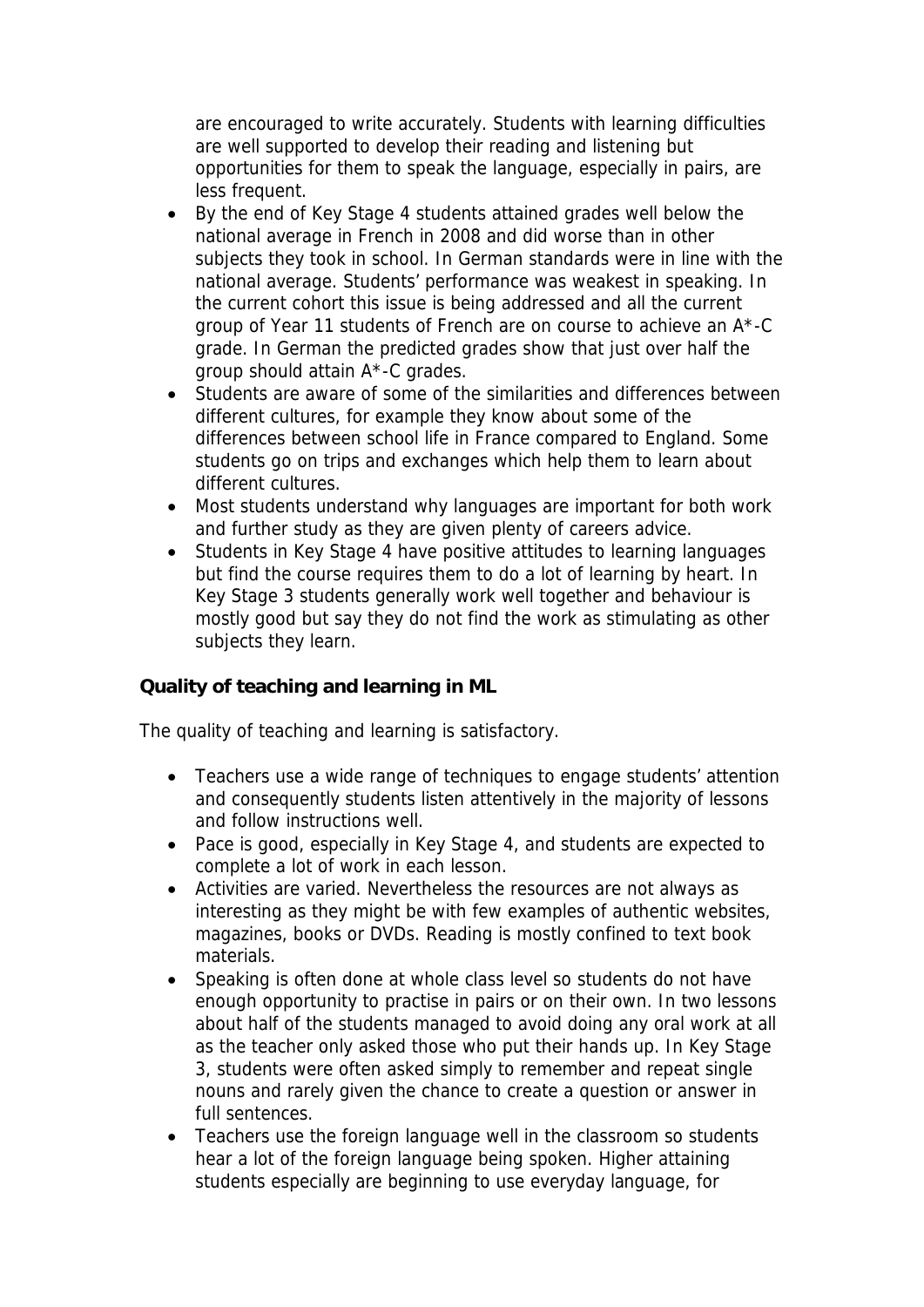example, to say they have forgotten something or to say they are sorry about something.

- Explanations for tasks are very clear and students know what they are expected to learn. Marking of written work is generally good and students know how they are doing but they do not always get specific feedback in class, for example to improve their listening skills.
- Students are encouraged to keep their work neatly so that they can use their books for reference purposes. They are also given good resources to help them revise for the GCSE and students say teachers run revision sessions for them when necessary.

**Quality of the curriculum** 

The quality of the curriculum is satisfactory.

- Students can study French or German in Key Stage 3 and can choose between continuing with one of these into Key Stage 4, or starting Spanish. Pupils in the top sets in Years 8 or 9 are given the opportunity to do a taster course in either French or German before they make their option choices. The school intends to offer Italian in Key Stage 4 from September 2009.
- The Key Stage 3 curriculum has not been adapted yet to make the most of opportunities presented in the new secondary curriculum by reducing content and prescription, although this is something which is planned for 2010.
- In Key Stage 4 few students continue with a language although numbers are rising. Very few study two languages although they are able to if they wish.
- The department recognises that students arrive at the school in Year 7 with varied amounts of language learning. It works with some of the feeder primaries to discuss what students have learnt and is planning to adapt its curriculum to take account of this. Staff from the school also offer taster German lessons in some of the primary schools.
- The scheme of work covers GCSE topics well but it does not include many opportunities for students to work with authentic texts or to link with other aspects of the curriculum. Students say they would welcome more opportunities to understand how to learn a language, to use ICT more and to learn more about people their own age in other countries.
- The school employs a foreign language assistant and an assistant who has lived in France for a considerable amount of time to help students to develop their language skills and understanding of other cultures.

**Leadership and management of ML**

Leadership and management are satisfactory.

 Self-evaluation is supported at departmental level by the senior team. Results are carefully analysed by groups of students and by aspects of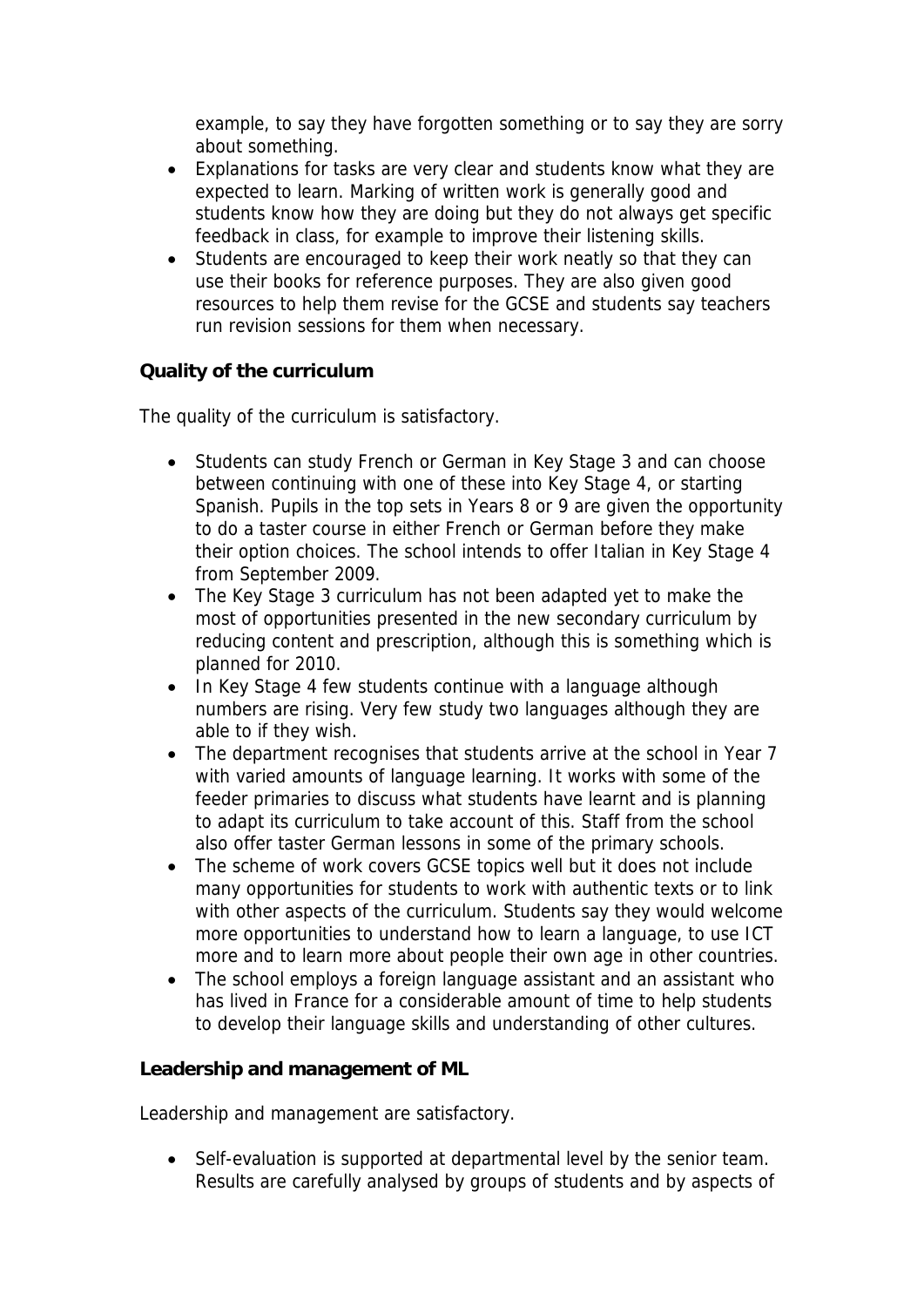the examination. The department is supported with any weaknesses that are identified, for example, results were lower than expected in 2008 for French and analysis showed that it was mostly poor performance in speaking. The department has been given time and resources to address this. For example it has been the focus of classroom observations and an oral test has now been included in the mock examinations. Speaking is now improving in Key Stage 4 lessons.

- Teachers attend professional development courses on topics linked to the departmental development plan; for example, on new forms of accreditation and developing the use of the interactive whiteboard and what is learned is put into practice.
- Students are consulted about learning languages and if necessary changes are made. For example, some students found that a few topics were taught too quickly and so changes were made.

**How close the school is to reaching the benchmarks for language take-up in Key Stage 4**

- In 2008, 16% of students took a language. In the current Year 11 take-up is 21% and in Year 10 it is 26%. The school is aiming to increase this figure by five per cent each year and, although it does not intend to make languages compulsory, it is looking at the guidance it offers to try to encourage more students to take a language.
- The school has plans to investigate a range of accreditation to meet the needs of a wider variety of students.
- Opportunities are taken to reinforce the idea that languages are an important skill, for example: local businesses are invited to illustrate how languages can be used at work.

**How well is ICT used by teachers and students to improve language learning?** 

This is satisfactory.

- Teachers regularly use the interactive whiteboard to make points clear, to allow students to play games and to make the learning fun.
- Teachers use ICT to help share resources and data.
- Students sometimes use word-processing in lessons to draft and redraft work for coursework.
- Students are asked occasionally to use the internet to research aspects of other countries at home and students in Year 7 prepare presentations using appropriate software.
- ICT is not often used to help students develop their spoken and listening skills.